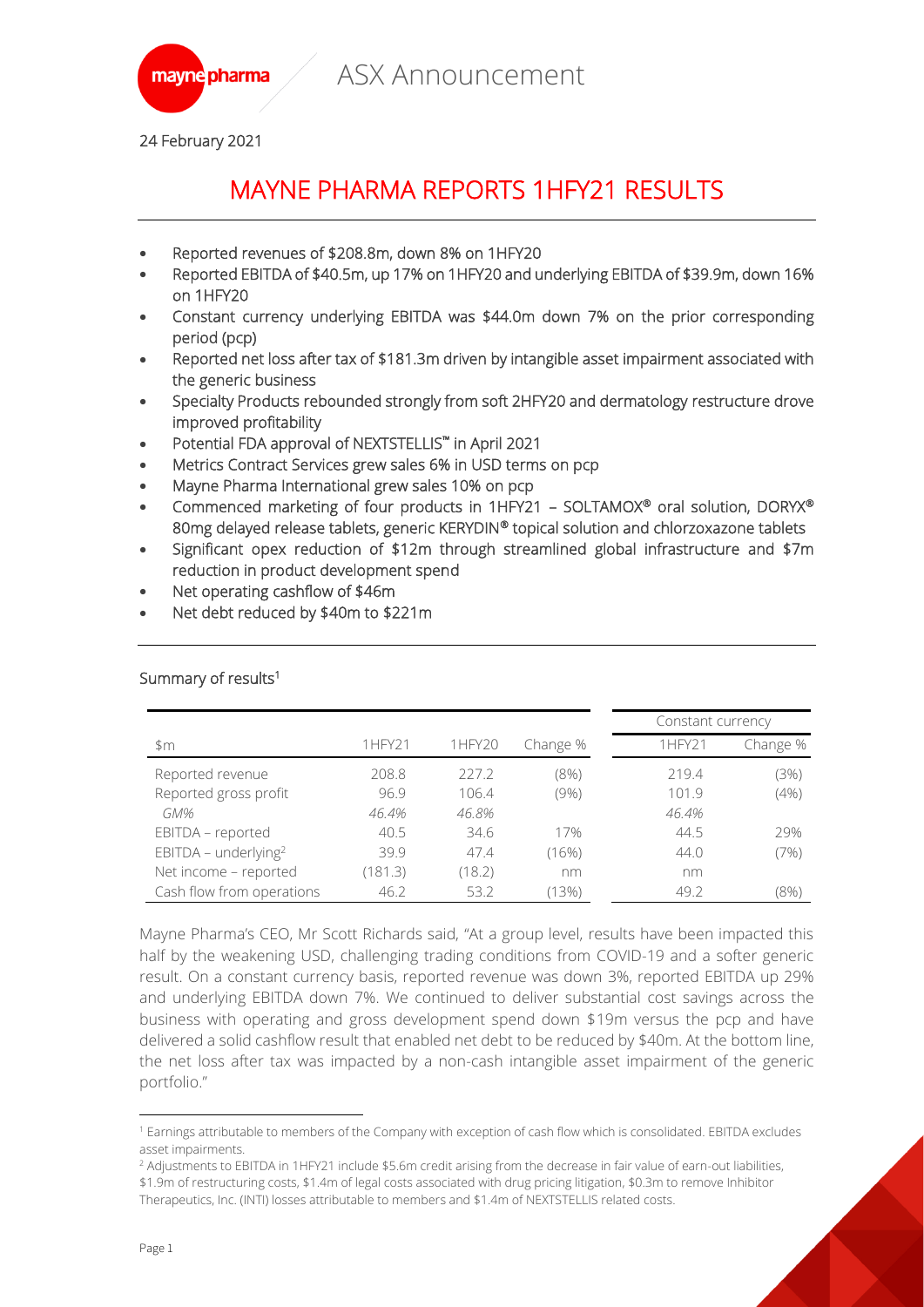

"We continue to adapt to the evolving COVID-19 pandemic, ensuring the health and safety of our employees and maintaining an uninterrupted supply of medicines and services. Pleasingly, our manufacturing output has continued to increase in our own facilities, and we have experienced minimal disruption to our third-party supply chain. Specialty Products which was most impacted by the COVID-19 pandemic due to the decline in physician prescribing rebounded in the 1HFY21 with USD revenue up 32% on the 2HFY20."

"In terms of the other operating segments, Mayne Pharma International reported solid revenue growth up 10% on pcp and Metrics Contract Services reported 6% revenue growth in USD terms. Generic Products USD revenue was down 8% on pcp reflecting ongoing challenges in the US generics market."

"Mayne Pharma's key near term priority is to successfully commercialise NEXTSTELLIS, a novel oral contraceptive containing a new estrogen – Estetrol, or E4, which has an FDA target action date in April 2021. If approved, NEXTSTELLIS will compete in the short-acting combined hormonal contraceptive market valued at US\$4b according to IQVIA<sup>3</sup>. Our business plan is targeting peak net sales of US\$200m which represents around 2% of the market by units. We have recently strengthened our Women's Health commercial team with a number of key leadership appointments with branded launch expertise and have made significant advancements in our goto-market strategy as we prepare for a potential launch shortly after FDA approval. We continue to prudently control our spending on this product and have aligned any significant investment to confidence around approvability of the product. If approved, NEXTSTELLIS launch costs covering sales force, medical education and marketing activities are expected to be approximately US\$10m in the 2HFY21."

"The Company continues to invest in activities that are focused on pivoting the business away from the retail generic segment into more sustainable areas in dermatology, women's health, infectious diseases and contract services. The Company has a number of other women's health pipeline products including a generic version of NUVARING® which we plan to resubmit to the FDA this quarter. We also continue to invest R&D dollars into our key specialty pipeline programs such as trifarotene which is in phase II clinical development and the development of SUBA®-itraconazole into broader therapeutic areas. We have made significant investments to increase the capacity and capability of our global contract service platforms as we continue to see strong growth momentum in this business driven by favourable market dynamics and a deep pipeline of committed business."

## Operating Performance<sup>4</sup>

### Specialty Products Division (SPD)

In US dollar terms, SPD's sales were US\$29.1m, down 6% on 1HFY20 but were up 32% on the 2HFY20 benefiting from some recovery from COVID-19 conditions, and improved gross-to-net performance. Key products continue to be impacted by reduced managed care coverage which has been offset by proactive co-pay card changes. A key feature of the result was the significant

<sup>3</sup> IQVIA, MAT Sales, December 2020

<sup>4</sup> Segment operating performance has been assessed in local currency terms so comparison can be made on a like-forlike basis without impacts from movements in the US dollar.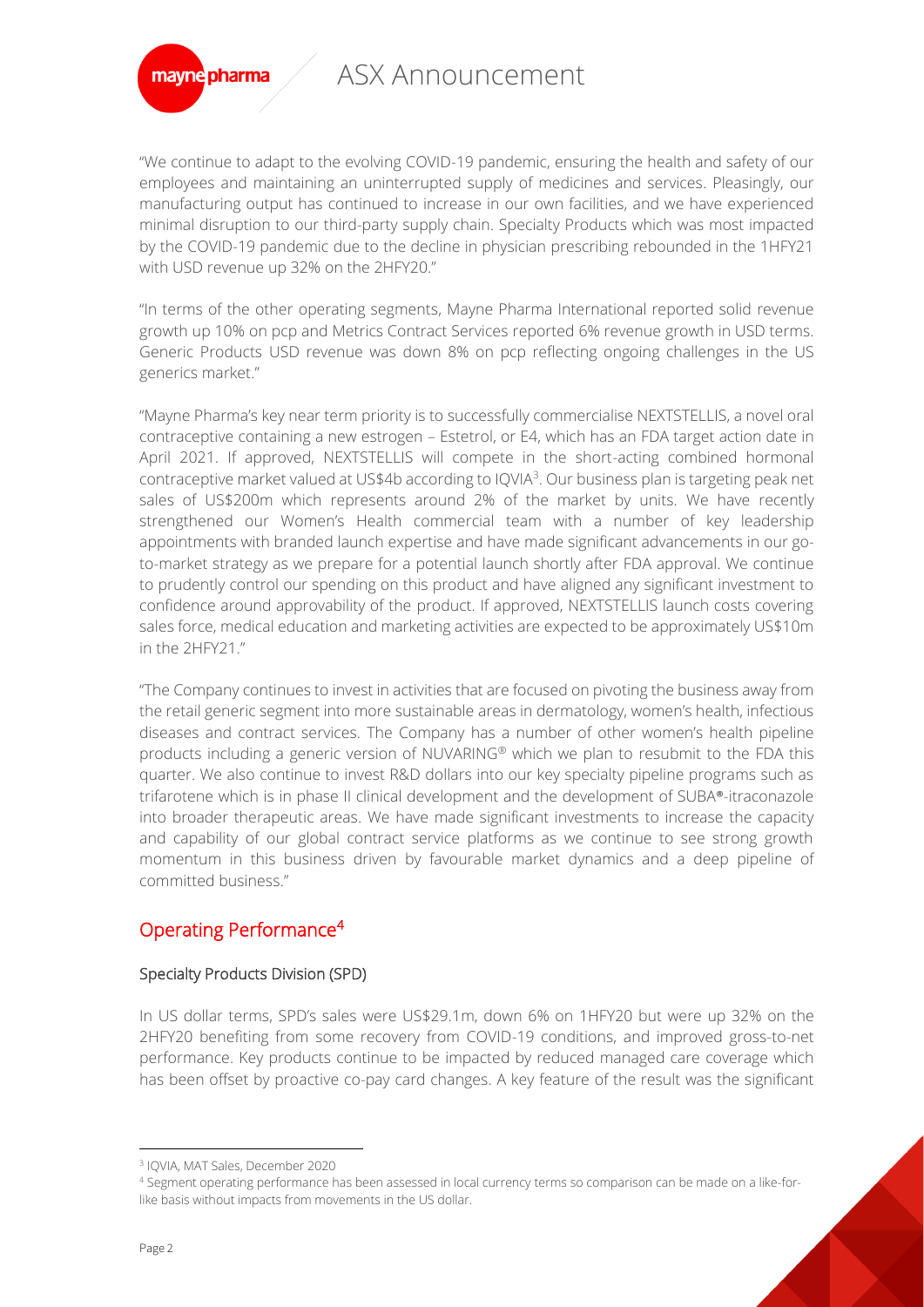

decrease in operating expenses which have fallen by US\$5m on pcp due to the restructure of the dermatology sales team, driving improved profitability.

The dermatology sales team works with an extensive network of specialty pharmacies to provide access to more than a dozen branded and generic products. SPD's mix of business continues to evolve with 87% of sales now through specialty pharmacy channels up from 78% in the pcp.

### Metrics Contract Services (Metrics or MCS)

In US dollar terms, the MCS operating segment's sales were up 6% on pcp to US\$27.8m and gross profit was up 12% on pcp, benefiting from new commercial manufacturing revenues and an improving business mix.

Metrics supports more than 55 projects across the pharmaceutical value chain with 52 products in development and five commercial clients. Commercial manufacturing performed strongly and now represents 14% of MCS revenue up from just 3% in the pcp. Metrics customers include 11 of the top 20 global pharma companies and MCS is now approved as a manufacturer in 40 countries.

Further investments have been made in the contract service business globally including facility enhancements (at both Greenville and Salisbury sites), new marketing investments and operational excellence programs to drive growth.

### Generic Products Division (GPD)

In US dollar terms, the GPD operating segment's sales were US\$78.7m, down 8% on pcp and gross profit was US\$27.5m, down 12% on pcp.

GPD performance was impacted by ongoing pricing pressures across the portfolio. There was mixed performance across key products with growth in budesonide and carbidopa/levodopa, offset by weaker performance of butalbital, methylphenidate and amiodarone. The two largest generic products were carbidopa/levodopa and liothyronine which both account for 13% of GPD revenue. In the 2HFY21 a new generic competitor has launched on liothyronine.

GPD saw limited benefit from new product launches in the 1HFY21, however three new generic oral contraceptive products have been launched since the start of the 2HFY21. The Company continues to optimise its supply chain to drive improved product costs with 12 product transfers expected to be completed in FY21.

### Mayne Pharma International (MPI)

The MPI operating segment's sales were \$21.3m up 10% on FY19 and gross profit was \$6.9m up 38% on pcp. Contract services and contract manufacturing revenue which represent 44% of MPI revenue increased 35% on pcp and benefited from additional contract development projects and growth in contract manufacturing revenues. Seven new contract service projects were added in the 1HFY21 up from two in the pcp. The improving gross margin also reflects overhead recovery benefits in the Salisbury facility with overall output dose volumes up almost 50%.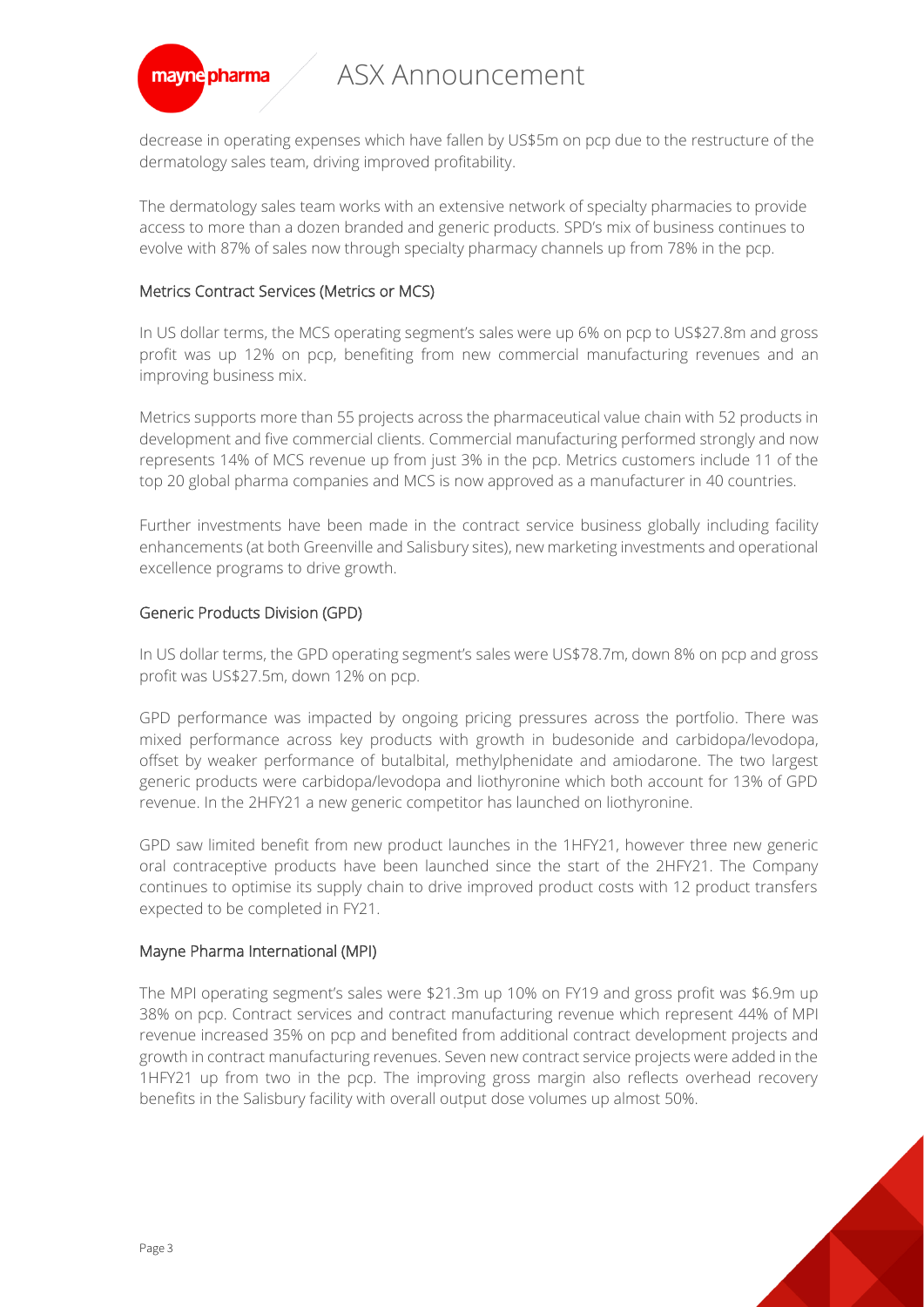

### NEXTSTELLIS (E4/DRSP) oral contraceptive

NEXTSTELLIS, the novel combined oral contraceptive licensed from Mithra Pharmaceuticals SA is under active review at the FDA and TGA with potential approval in both markets across 2021. NEXTSTELLIS contains a new estrogen called Estetrol, or E4, in combination with a progestin, drospirenone. If approved, E4 will be the first new estrogen introduced in the US for contraceptive use in 50 years. E4 is a low-impact estrogen with a unique mechanism of action that offers potential advantages over other estrogens used in contraception. This product has been studied in more than 4,000 women in phase II and phase III trials. The phase III trials met efficacy endpoints and demonstrated good bleeding control and a phase II trial showed a favourable effect on certain markers associated with blood clotting.

NEXTSTELLIS will compete in the short-acting contraceptive market in which more than 10 million American women and 1 million Australian women use combination (estrogen + progestin) oral pills, patches or vaginal rings. The target combined hormonal contraceptive markets are valued at US\$4b in the US and A\$70m in Australia according to IQVIA.

## Debt and Cash Flow

The Company achieved positive net operating cash flow of \$46.2m and free cash flow of \$27.5m up 91% on pcp. Significant cash flow items during the period include \$11.5m in gross R&D spend, \$9.7m in payments for intangible assets and earnout payments, \$13.9m in tax receipts, \$6.4m in capital expenditure and \$9.6m increase in working capital. Excluding the movement in working capital and tax refunds, net operating cashflow was consistent with the pcp.

The Company extended its syndicated bullet facility during the period to November 2024 and further deleveraged the balance sheet. Net debt was \$220.6m at 31 December 2020 decreasing by \$39.6m from 30 June 2020 benefiting from FX movements and good free cashflow generation. The Company improved its covenant terms in the period and retains significant buffer within its bank covenants, with leverage of 2.0x down from 2.5x at 30 June 2020 and shareholders' funds of \$779m, above the covenant of \$600m.

## **Outlook**

Mayne Pharma's performance will be heavily influenced by the effective execution of its strategic priorities and will depend on many factors including movements in the US dollar, the timing of FDA approvals and competitor launches and withdrawals on key products. The US retail generic market continues to be highly competitive with increased pressure driven by new entrants in certain onmarket and pipeline products.

The key strategic priority is to return Mayne Pharma to growth through repositioning the Company into sustainable products, distribution channels and therapeutic areas. Key drivers of this transformation are expected to be the successful commercialisation of NEXTSTELLIS and other key pipeline products pending at the FDA, accelerating the growth of the global contract service platform, continue to expand the portfolio of dermatology and women's health products through business development activities and R&D and maximise the SUBA-itraconazole franchise with TOLSURA®.